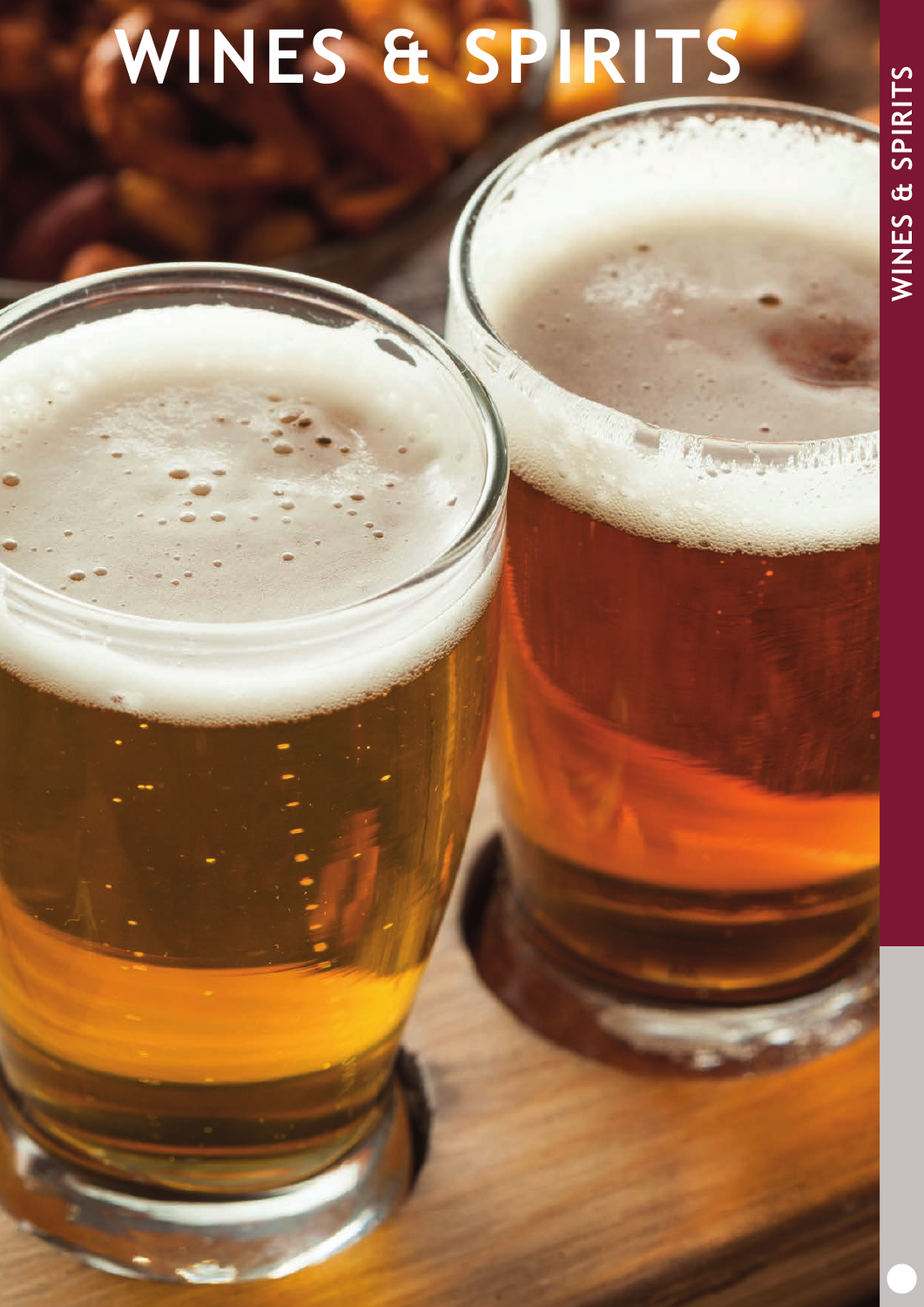### **SPIRITS**





#### **WHISKY**

| W1015 | Grants Whisky                                                        | 1x70cl B GF V Vg |
|-------|----------------------------------------------------------------------|------------------|
| W103  | The One Signature Blend Fine Blended Whisky                          | 1x70cl B GFV Vg  |
|       | The Lakes Single Malt blended with Scottish grain and malt whiskies. |                  |

#### GIN

| ---                      |                                                                                                                                                                                                                                                                                            |                  |                        |
|--------------------------|--------------------------------------------------------------------------------------------------------------------------------------------------------------------------------------------------------------------------------------------------------------------------------------------|------------------|------------------------|
| W100<br>W <sub>101</sub> | Gordon's<br>The Lakes Gin<br>Classic English gin with vibrant notes of juniper, cracked black pepper and<br>orange peel. Gently distilled with the luxury of time for exceptional smoothness.                                                                                              | 1x70cl<br>1x70cl | B GF V Vg<br>B GF V Vg |
| W119                     | The Lakes Pink Grapefruit Gin<br>Distinctively zesty pink grapefruit vigour meets the resounding juniper notes<br>of The Lakes Gin. Bursting with uplifting citrus notes and refreshingly tangy<br>pink grapefruit flavour.                                                                | 1x70cl           | B GF V Vg              |
| W120                     | Whitley Neill Handcrafted Blood Orange Gin<br>Bright, zesty aromas head up a clean, citrus gin. A sweet fruit burst of Sicilian<br>blood oranges offers a smooth crisp taste of the Mediterranean sun.                                                                                     | 1x70cl           | B GF V Vg              |
| W121                     | Whitley Neill Handcrafted Raspberry Gin<br>An initial and distinct juniper, coriander and liquorice flavour that gives<br>way to a bright, fresh vibrant taste of Scottish raspberries. A perfectly<br>balanced gin with a delicate, fruity taste and a lasting citrus, raspberry flavour. | 1x70cl           | B GF V Vg              |
| W114                     | Whitley Neill Handcrafted Rhubarb & Ginger Gin<br>While the original Whitley Neill Gin is inspired by the exotic flavours of Africa,<br>their rhubarb and ginger gin variation takes inspiration from closer to the<br>Whitley family's homestead.                                         | 1x70cl           | B GF                   |







#### VODKA

| W102              | The Lakes Vodka<br>The finest English wheat spirit and outstanding pure Cumbrian water,<br>sourced from the River Derwent, has a rich aroma with a hint of wheat.<br>Ultra-smooth and full of character. | 1x70cl | B GF V Vg |
|-------------------|----------------------------------------------------------------------------------------------------------------------------------------------------------------------------------------------------------|--------|-----------|
| W1002             | Smirnoff                                                                                                                                                                                                 | 1x70cl | B GF V Vg |
|                   |                                                                                                                                                                                                          |        |           |
| <b>RUM</b>        |                                                                                                                                                                                                          |        |           |
| W <sub>1019</sub> | Bacardi White                                                                                                                                                                                            | 1x70cl | B GF V Vg |
| W <sub>1021</sub> | Lamb's Navy                                                                                                                                                                                              | 1x70cl | B GF V Vg |
|                   |                                                                                                                                                                                                          |        |           |

#### BRANDY

W1041 Jules Clairon Napoleon VSOP 1x70cl B GF V Vg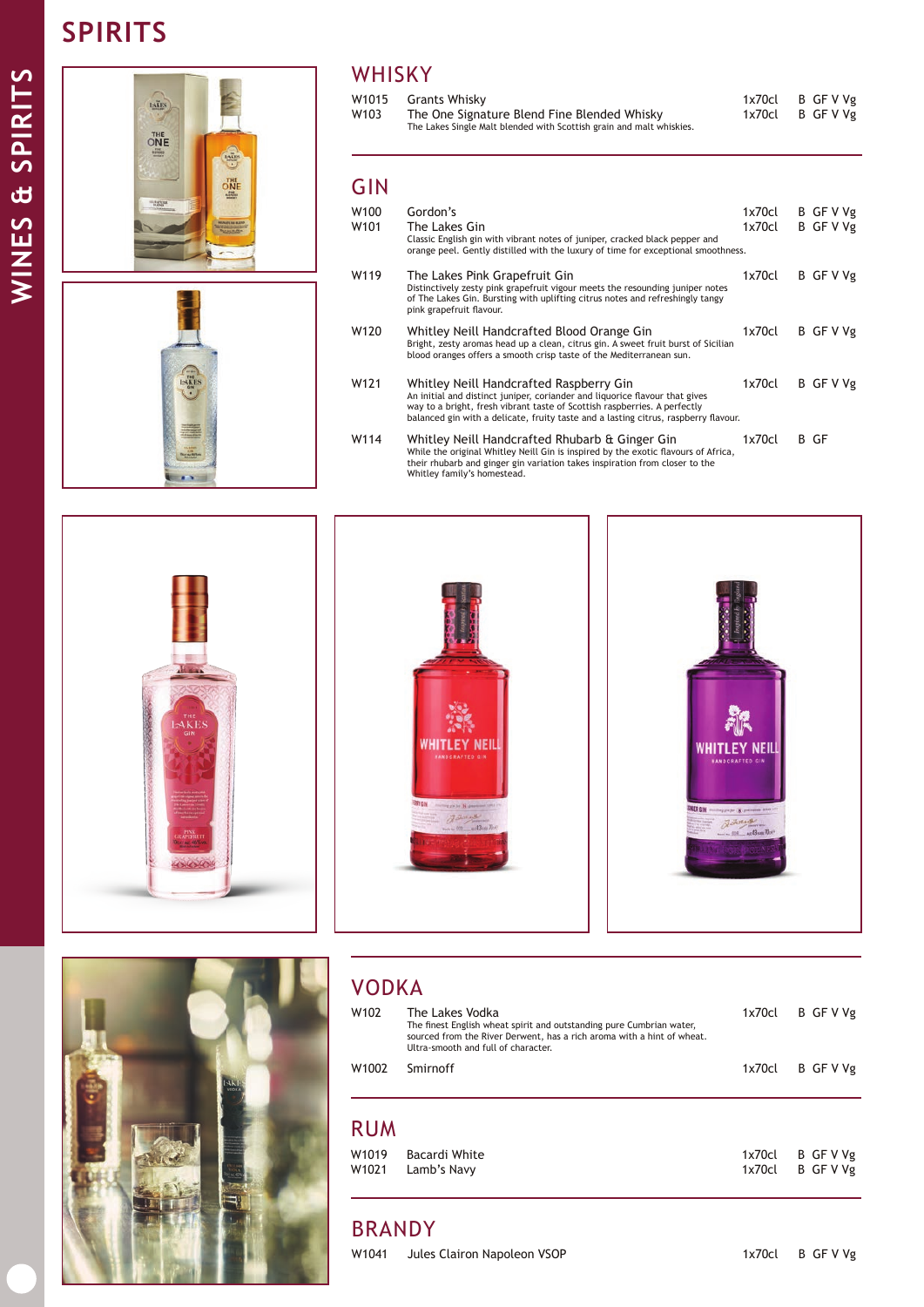#### LIQUEURS

| W <sub>105</sub> | <b>Baileys Irish Cream</b>                                                                                                                                                                                                                                                                                 | 1x70c1 | B GF V    |
|------------------|------------------------------------------------------------------------------------------------------------------------------------------------------------------------------------------------------------------------------------------------------------------------------------------------------------|--------|-----------|
| W110             | The Lakes Elderflower Gin Liqueur<br>Elderflower extract is carefully combined with an eclectic mix of 14 carefully<br>selected botanicals, including Cumbrian juniper, which are native to the<br>Lake District National Park. Giving a fresh elderflower and juniper flavour with<br>hints of coriander. | 1x70cl | B GF V Vg |
| W118             | The Lakes Rhubarb & Rosehip Gin Liqueur<br>Rhubarb and rosehip extract is carefully combined with an eclectic mix<br>of 14 carefully selected botanicals, including Cumbrian juniper.                                                                                                                      | 1x70cl | B GF V Vg |

#### W117 Wilson's of Kendal Damson Gin Liqueur 1x50cl B GF V Vg



#### **WINE**









#### RED

| W40144 | Founders Stone Merlot (South African)<br>Ruby red with ripe plum and berry fruits. This is a medium bodied soft merlot<br>with a smooth texture and silky tannins.<br>Food: superb with roast pork, sausage or tomato based pasta dishes.                                         | 6x75c1                 | B GF      |
|--------|-----------------------------------------------------------------------------------------------------------------------------------------------------------------------------------------------------------------------------------------------------------------------------------|------------------------|-----------|
| W40156 | Hacienda de Calidad Malbec (Argentinian)<br>This deep, inky violet malbec is a pure and unoaked expression of malbec,<br>with round, silky tannins and fresh acidity giving a well balanced delicious,<br>food-friendly wine.<br>Food: pairs well with red meat especially steak. | 6x75c                  | B GF V Vg |
| W40094 | The Straw Hat Soft & Juicy Red Wine (British)<br>A bounty of soft and juicy red berry notes, medium in style and best served<br>slightly cool.<br>Food: great accompanied by a juicy griddled steak, a tasty beef stroganoff or<br>Mexican chilli con carne and tacos.            | $1x2.25$ ltr B GF V Vg |           |
| W40150 | Waters Edge Shiraz (Australian)<br>A soft rounded easy drinking red with well balanced fruit flavours and a<br>light spicy finish.<br>Food: pairs well with leaner red meat, stew, and mildly spicy ethnic foods.                                                                 | 6x75c                  | B GF      |
| W40151 | Waters Edge Shiraz (Australian)                                                                                                                                                                                                                                                   | 24x187ml B GF          |           |

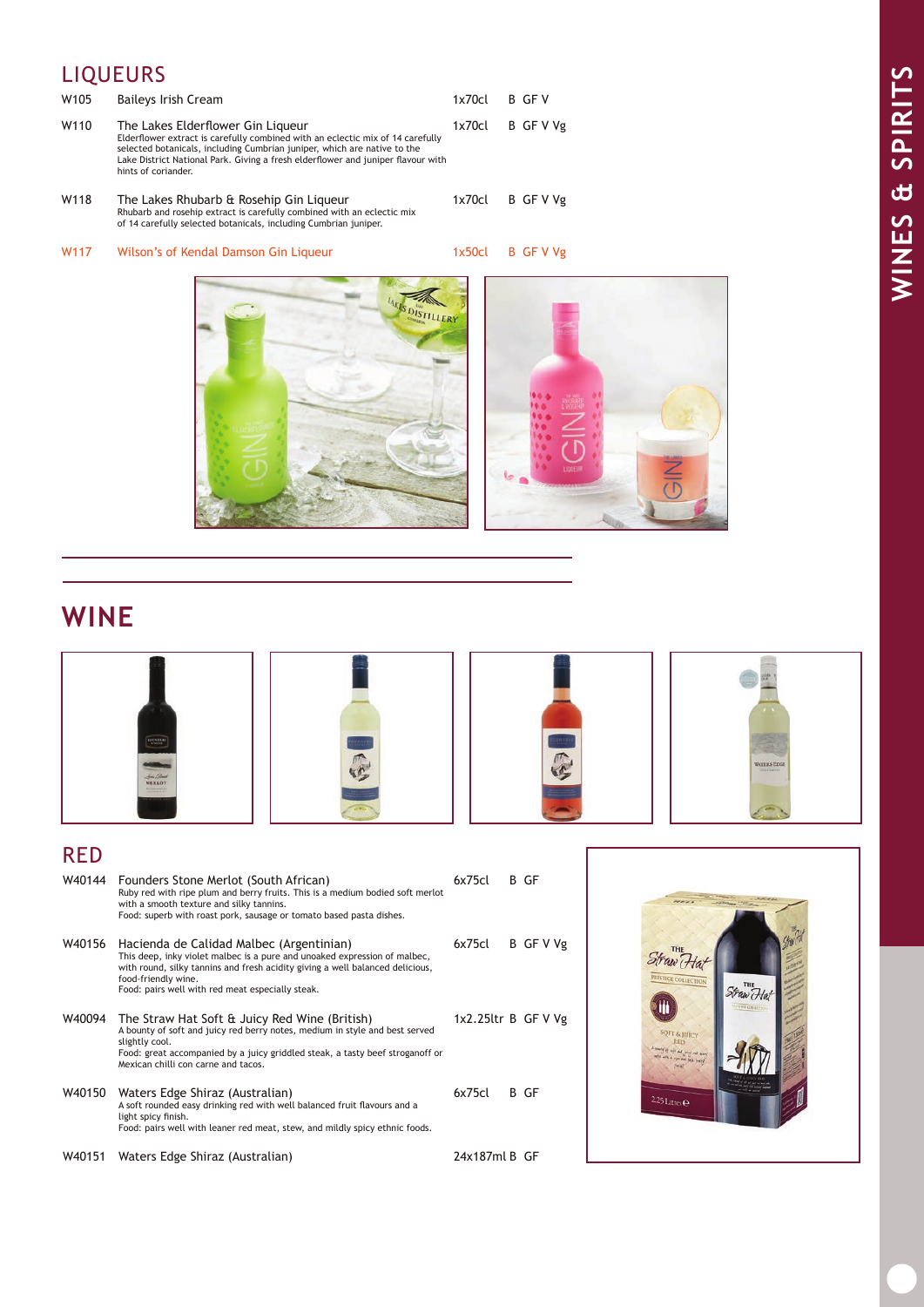





| W40146 | Fioroso Pinot Grigio Rose (Italian)<br>Gentle summer fruit aromas with delicate strawberry fruit flavours that<br>dance on the palate.<br>Food: perfect on its own or served alongside fresh green salads, seafood or<br>white meat dishes.                                                                             | 6x75cl        | B    |
|--------|-------------------------------------------------------------------------------------------------------------------------------------------------------------------------------------------------------------------------------------------------------------------------------------------------------------------------|---------------|------|
| W40148 | Waters Edge White Zinfandel (Californian)<br>Coral pink in colour. Delicate and refreshing with soft fruit flavours of<br>strawberries and peaches.<br>Food: delicious with creamy pasta dishes, fish, pork, bacon and pancetta,<br>mild cheeses, Asian cuisine, Indian cuisine and lamb. Also great as a dessert wine. | 6x75cl        | B GF |
| W40153 | Waters Edge White Zinfandel (Californian)                                                                                                                                                                                                                                                                               | 24x187ml B GF |      |

#### **WHITE**

| W40145 | Founders Stone Pinot Grigio (Moldovan)<br>Crisp and refreshing with citrus and green apple muted with subtle notes.<br>Food: pair with simply prepared seafood dishes, and lighter fish dishes.                                                                                                                                                    | 6x75cl                | B GF V Vg |
|--------|----------------------------------------------------------------------------------------------------------------------------------------------------------------------------------------------------------------------------------------------------------------------------------------------------------------------------------------------------|-----------------------|-----------|
| W40157 | Land of Plenty Sauvignon Blanc (New Zealand)<br>Inviting fresh lemon/lime and tropical fruit flavours on the palate with a<br>long lasting fruit finish.<br>Food: serve with rich fish such as salmon and tuna. Also great with shellfish.                                                                                                         | 6x75c1                | B GF      |
| W40095 | The Straw Hat Fresh & Fruity White Wine (British)<br>With an abundance of lush, juicy tropical notes, this fresh fragrant and fruity<br>style is medium bodied and delicious served chilled.<br>Food: delicious when accompanied by smoky chicken and bacon Caesar salad,<br>griddled tuna steak with lemon pepper or a creamy seafood pasta bake. | $1x2.25$ ltr B GFV Vg |           |
| W40147 | Waters Edge Chardonnay (Australian)<br>A classic dry white with vibrant aromas and flavours of apple, pear and<br>tropical fruits.<br>Food: serve with mild, buttery or creamy dishes. Also with meaty fish and<br>shellfish as well as subtly flavoured, simply seasoned poultry and pork dishes.                                                 | 6x75c                 | B GF      |
| W40152 | Waters Edge Sauvignon Blanc (Chilean)<br>A fresh clean dry white with hints of citrus and gooseberry on the palate<br>and a crisp fruity finish.<br>Food: pairs well with dishes containing green herbs including parsley,<br>rosemary, basil, cilantro or mint.                                                                                   | 6x75cl                | B GF V Vg |
| W40149 | Waters Edge Sauvignon Blanc (Chilean)                                                                                                                                                                                                                                                                                                              | 24x187ml B GF V Vg    |           |

#### SPARKLING

| W40142 Prosecco DOC Extra Dry San Tiziano<br>Light and straw yellow in colour with greenish reflections and a persistent<br>perlage. It has a pleasant fruity bouquet with a hint of green apple followed<br>by floral notes.<br>Food: excellent on its own as an aperitif. Ideal with all fish dishes, salami<br>and cured meats. It also goes well with light pasta and rice dishes and all<br>white meats. | 1x75c         | B GF |
|---------------------------------------------------------------------------------------------------------------------------------------------------------------------------------------------------------------------------------------------------------------------------------------------------------------------------------------------------------------------------------------------------------------|---------------|------|
| W40143 Prosecchino DOC Le Contesse Extra Dry<br>It has a fine and persistent perlage. It has an aromatic bouquet, fruity and<br>floral with reminiscences of acacia flowers and wisteria.                                                                                                                                                                                                                     | 24x200ml B GF |      |

Food: excellent as an aperitif and accompaniment to starters and summer main courses.





#### FORTIFIED WINE

| W2021 Old Westminster Cream | 1x1ltr B GF V Vg |
|-----------------------------|------------------|
| W201 OC Cream               | 1x70cl B GF V Vg |

#### CIDER

| W618 | Strongbow            | $1x2$ ltr $B$ GF V |  |  |
|------|----------------------|--------------------|--|--|
|      | W619B Strongbow Cans | $24x440m$ l B GF V |  |  |

#### BITTER

W6172 Boddingtons Draught 24x440ml B V